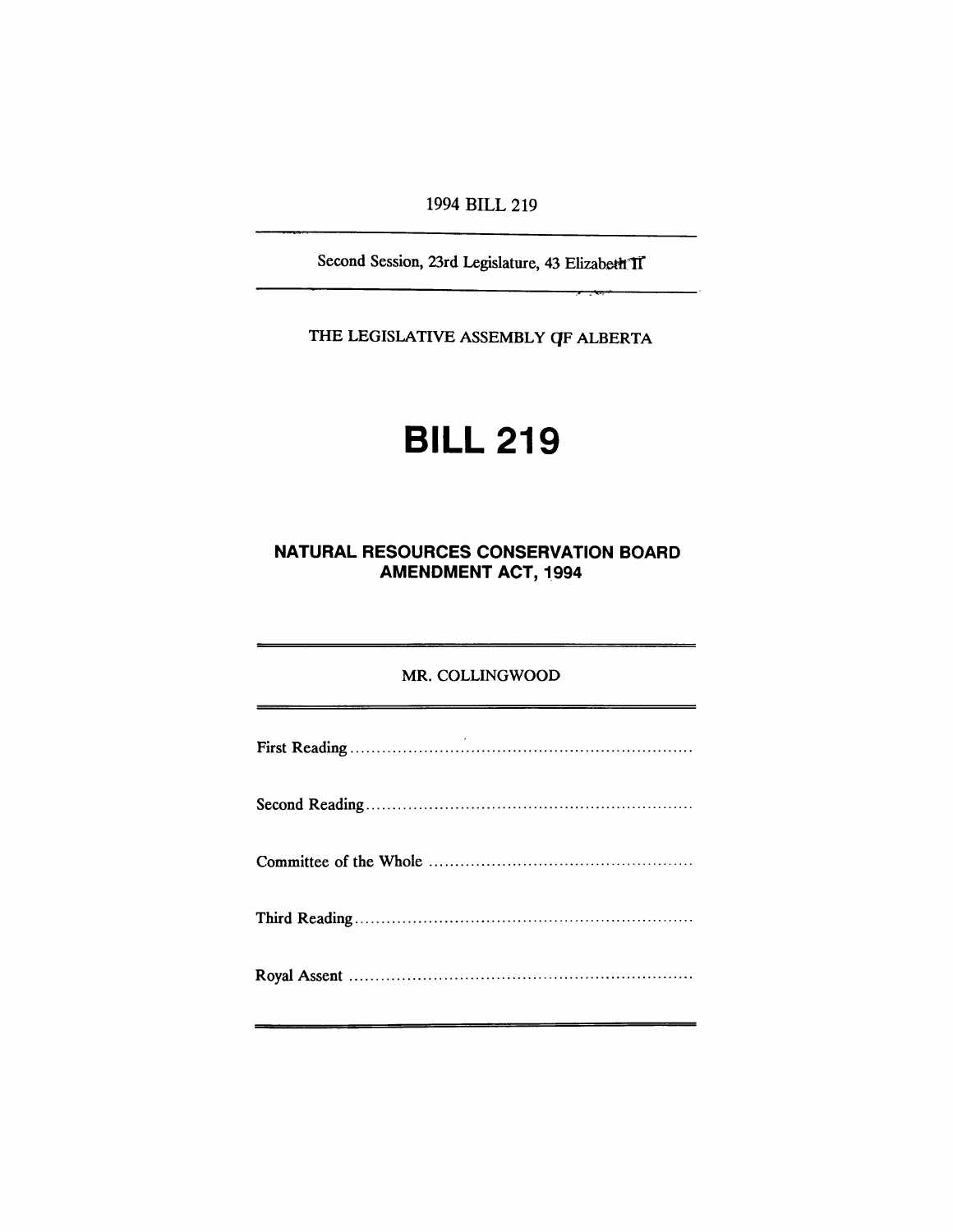*Bill 219 Mr. Collingwood*

### **BILL 219**

#### 1994

#### **NATURAL RESOURCES CONSERVATION BOARD AMENDMENT ACT, 1994**

*(Assented to* , 1994)

HER MAJESTY, by and with the advice and consent of the Legislative Assembly of Alberta, enacts as follows:

*1 The Natural Resources Conservation Board Act is amended* by *this Act.*

*2 Section* 1 *is amended*

*(a) by renumbering clause (a) as clause (a.1) and by adding the following before clause (a.* 1):

(a) "activity" includes an activity or part of an activity listed in the Schedule to the *Environmental Protection and Enhancement Act;*

*(b) by adding the following after clause (e):*

(e.1) "mandatory activity" means an activity designated as a mandatory activity by the Lieutenant Governor in Council pursuant to section 57(a) of the *Environmental Protection and Enhancement Act;*

- *(c) by adding the following after clause* (j):
	- (k) "water consumption project" means a project

(i) to use non-saline groundwater or surface water for oil or mineral extraction;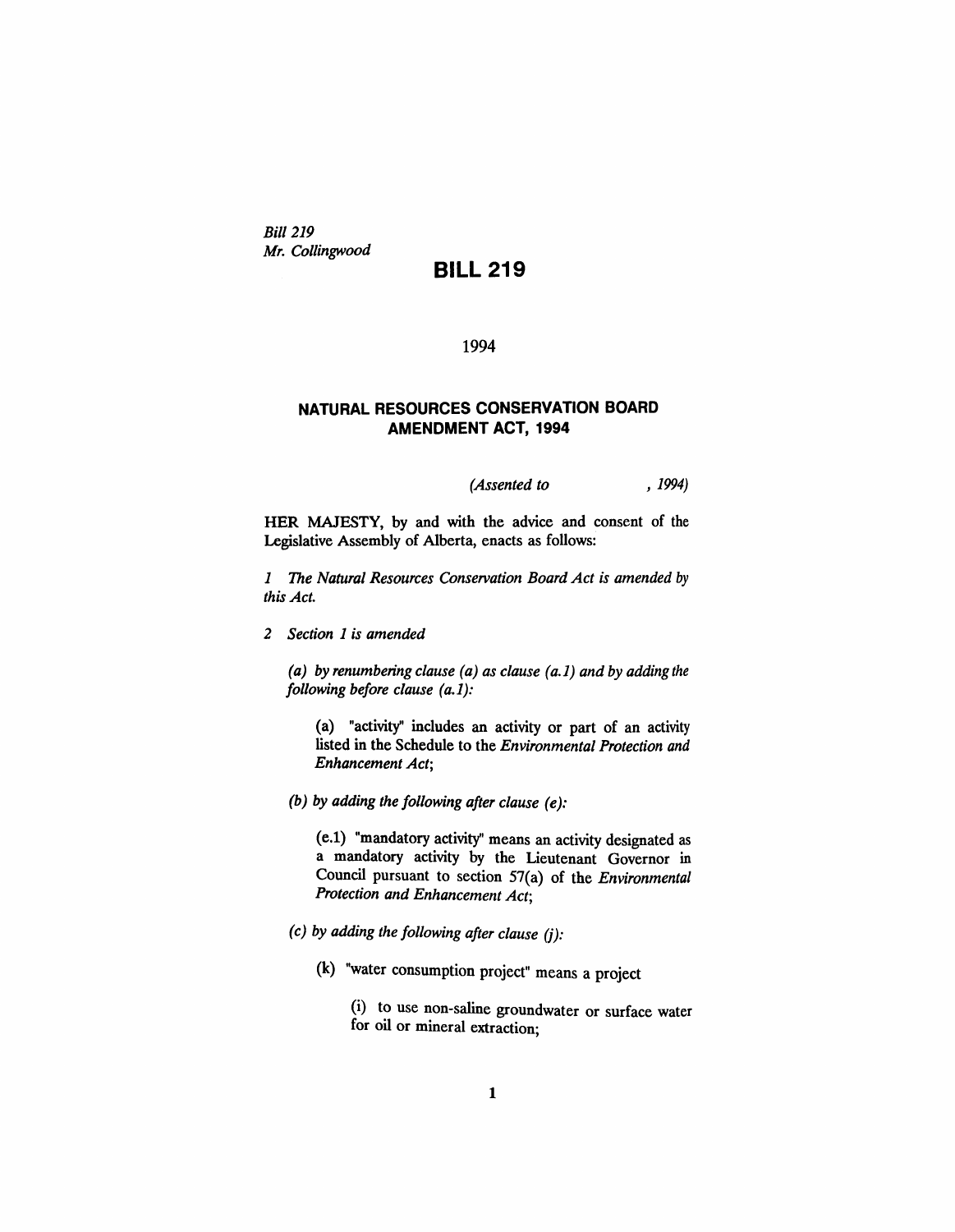# **Explanatory Notes**

Amends chapter N-5.5 of the Statutes of Alberta.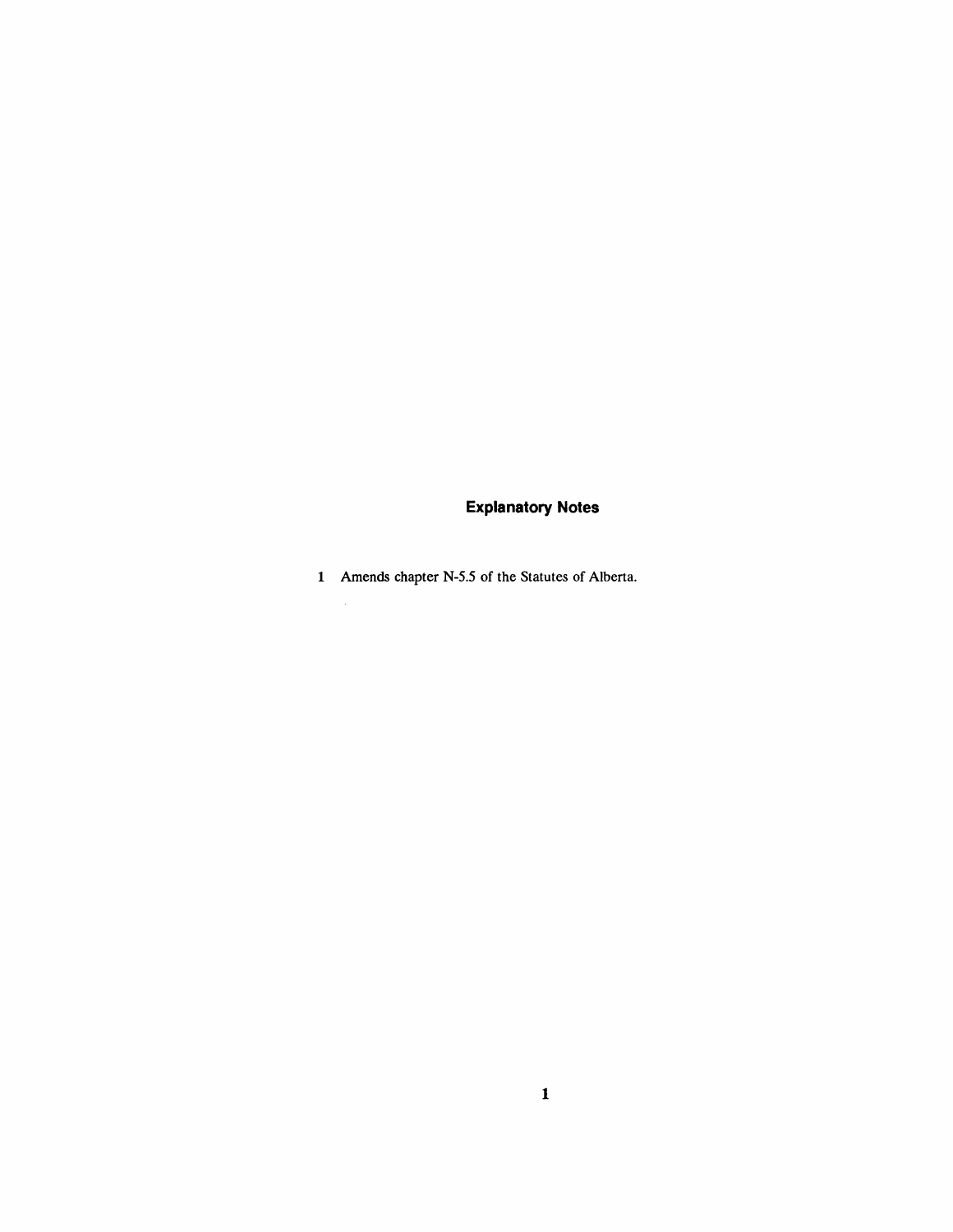(ii) to use non-saline groundwater or surface water for a commercial or industrial use prescribed in the regulations;

(iii) to use either groundwater or surface water in such volume that there is the potential for a net reduction in the level of the groundwater or surface water; or,

(iv) to use such a volume of groundwater or surface water that there is the potential for negative impact on

- (A) biodiversity within the water body,
- (B) instream flow needs,

 $\ddot{\phantom{a}}$ 

(C) downstream users who are licenced pursuant to the *Water Resources Act,* or

(D) transboundary flows.

*3 Section* 2 *is amended* by *adding* "and activities" *after* "project" *wherever it occurs.*

*4 Section* 4 *is amended* by *adding the following after clause (d):*

(d.1) water consumption projects;

# 5 The *following is added after section 4:*

 $4.1(1)$  The following are subject to review, at the discretion of the Board, in accordance with this Act and the regulations: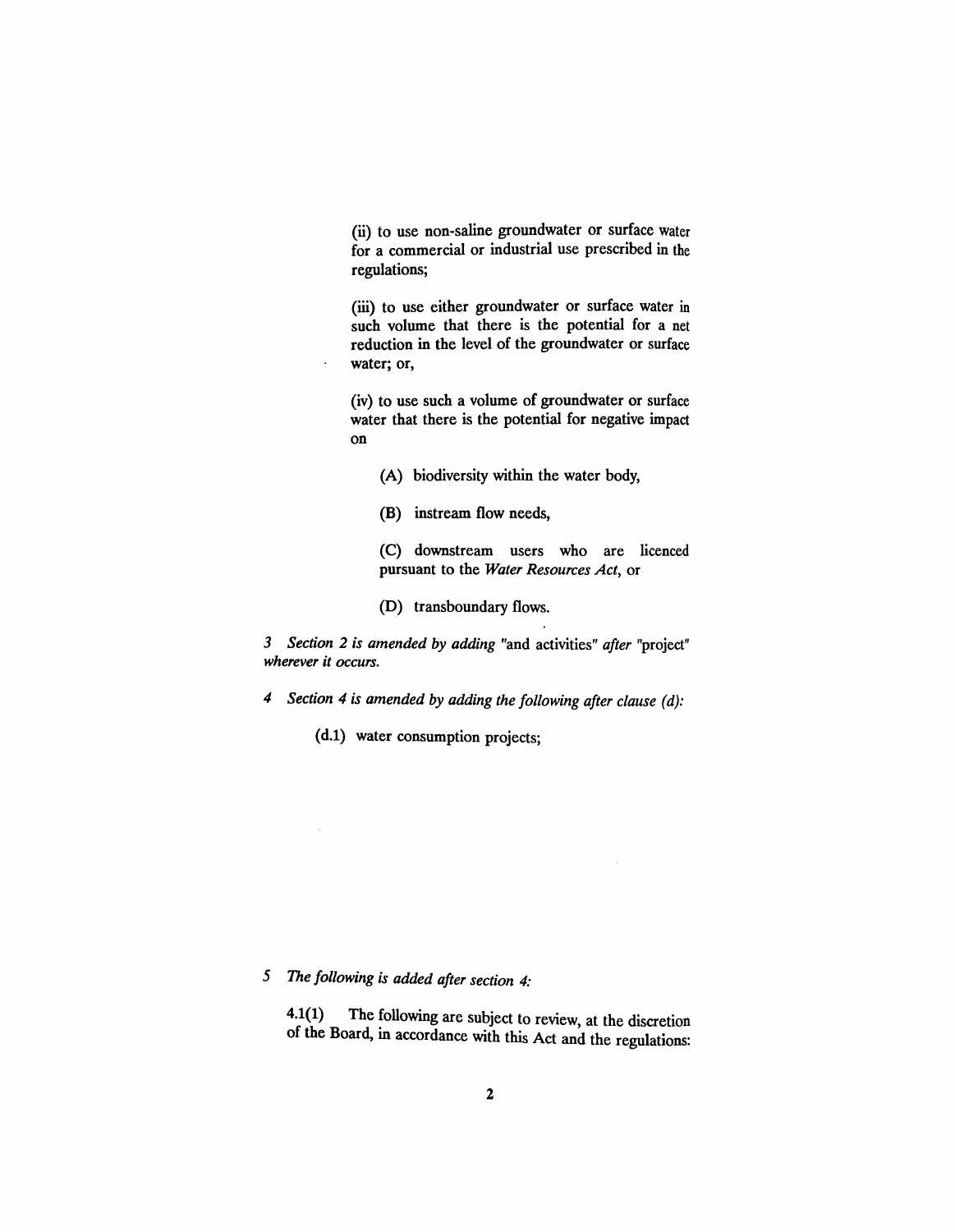- 4 Section 4 presently reads:
	- *4 The following are subject to a review in accordance with this Act and the regulations:*
		- *(a) forest industry projects;*
		- *(b) recreational or tourism projects;*
		- *(c) metallic or quaniable mineral projects;*
		- *(d) water management projects;*
		- *(e) any other project prescribed in the regulations;*
		- *(f) specific projects prescribed by the Lieutenant Governor in Council.*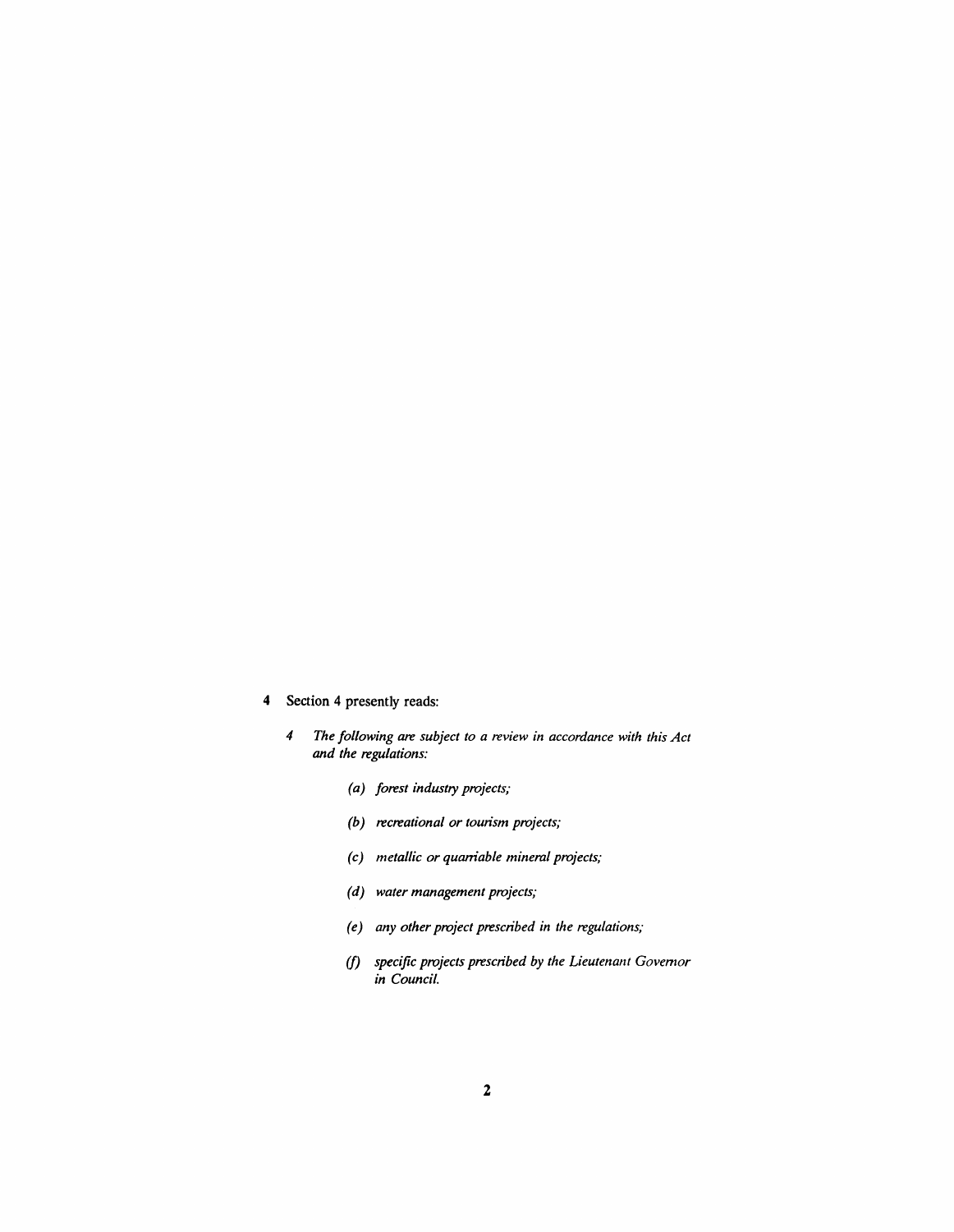$(a)$  mandatory activities which, in the opinion of the Board, it is in the public interest to review;

(b) activities which have been designated for further assessment pursuant to section  $42(1)(b)(i)$  of the *Environmental Protection and Enhancement Act* if, in the opinion of the Board, it is in the public interest to review;

(c) activities which have not been designated for further assessment pursuant to section  $42(1)(b)(ii)$  of the *Environmental Protection and Enhancement Act* if, in the opinion of the Board, it is in the public interest to review;

(d) activities in respect of which the Minister of Environmental Protection has ordered an environmental assessment impact report pursuant to section 45 of the *Environmental Protection and Enhancement Act* if, in the opinion of the Board, it is in the public interest to review;

(e) activities which the Board has been requested, in writing, to review by any person having a genuine interest in the review of that activity;

(2) Prior to deciding whether an activity is subject to review, the Board may hold such hearings or other proceedings as it requires to make its decision or to determine whether there is sufficient merit in a request made pursuant to subsection  $(1)(e)$ to justify a review.

(3) Where the Board decides that an activity is subject to review under this section, it shall notify the proponent, and the Minister of Environmental Protection of its decision and sections 46 through 50 of *Environmental Protection and EnhancementAct* shall apply to the review as if the Board were the Director under that Act.

*6 Section* 8(2) *is amended* by *striking out* "persons who may be directly affected by" *and substituting* "any person With a genuine interest in".

*7 The following is added after section 43(1)(e):*

(f) prescribing commercial or industrial uses of water for the purposes of section  $1(k)(ii)$ .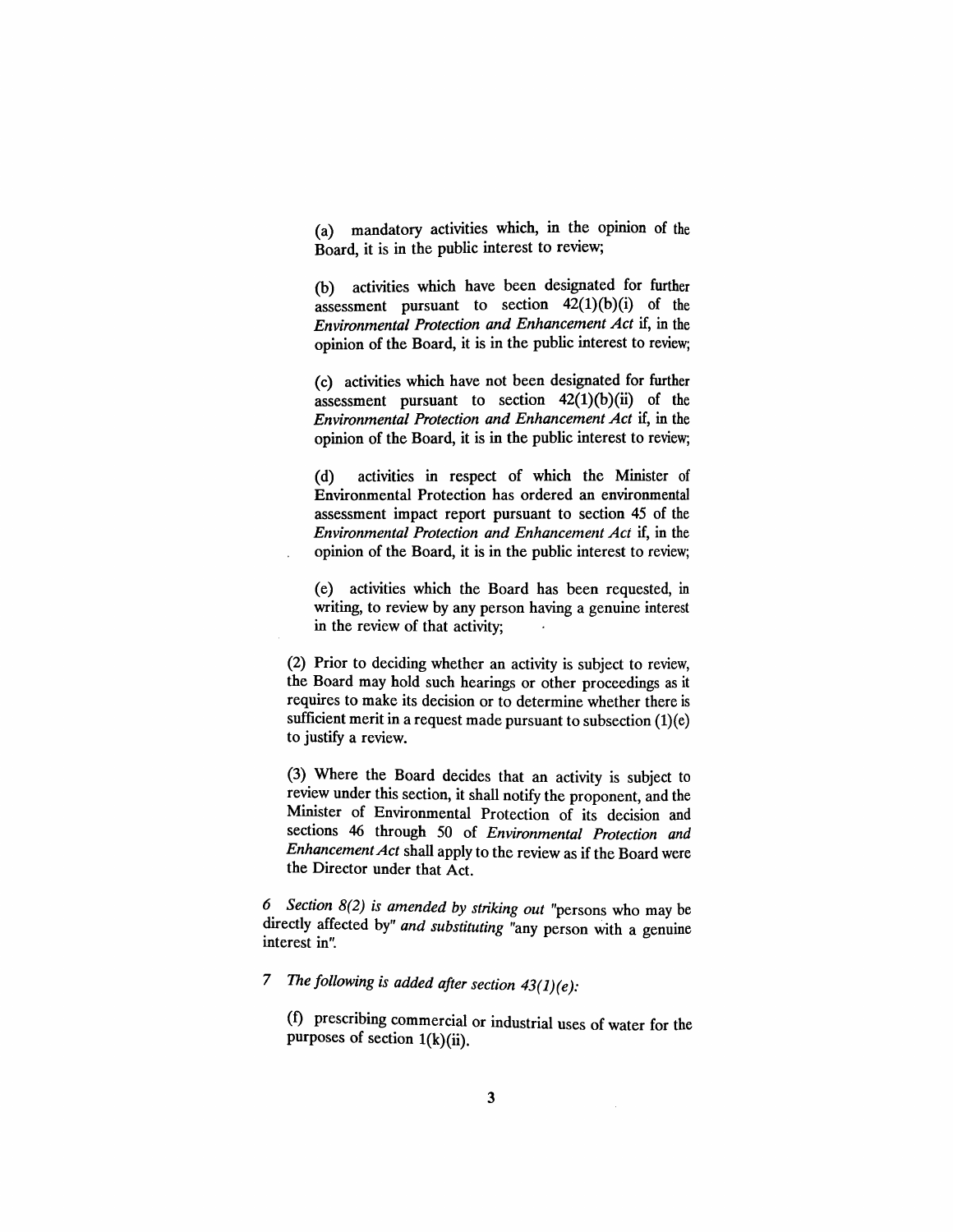Section 43 presently reads in part:

*43(1) The Lieutenant Governor in Council may make regulations*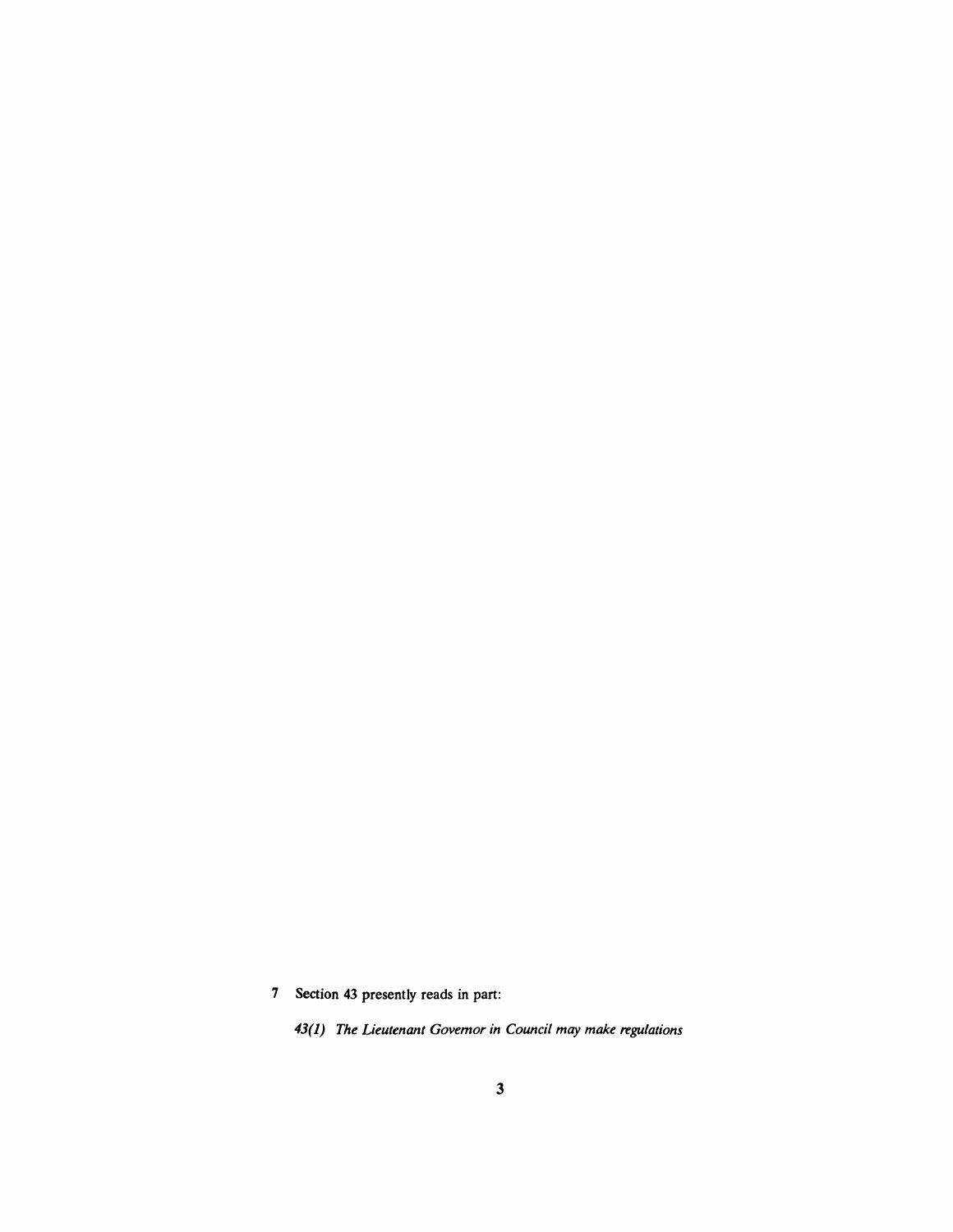*This Act comes into force on Proclamation.*